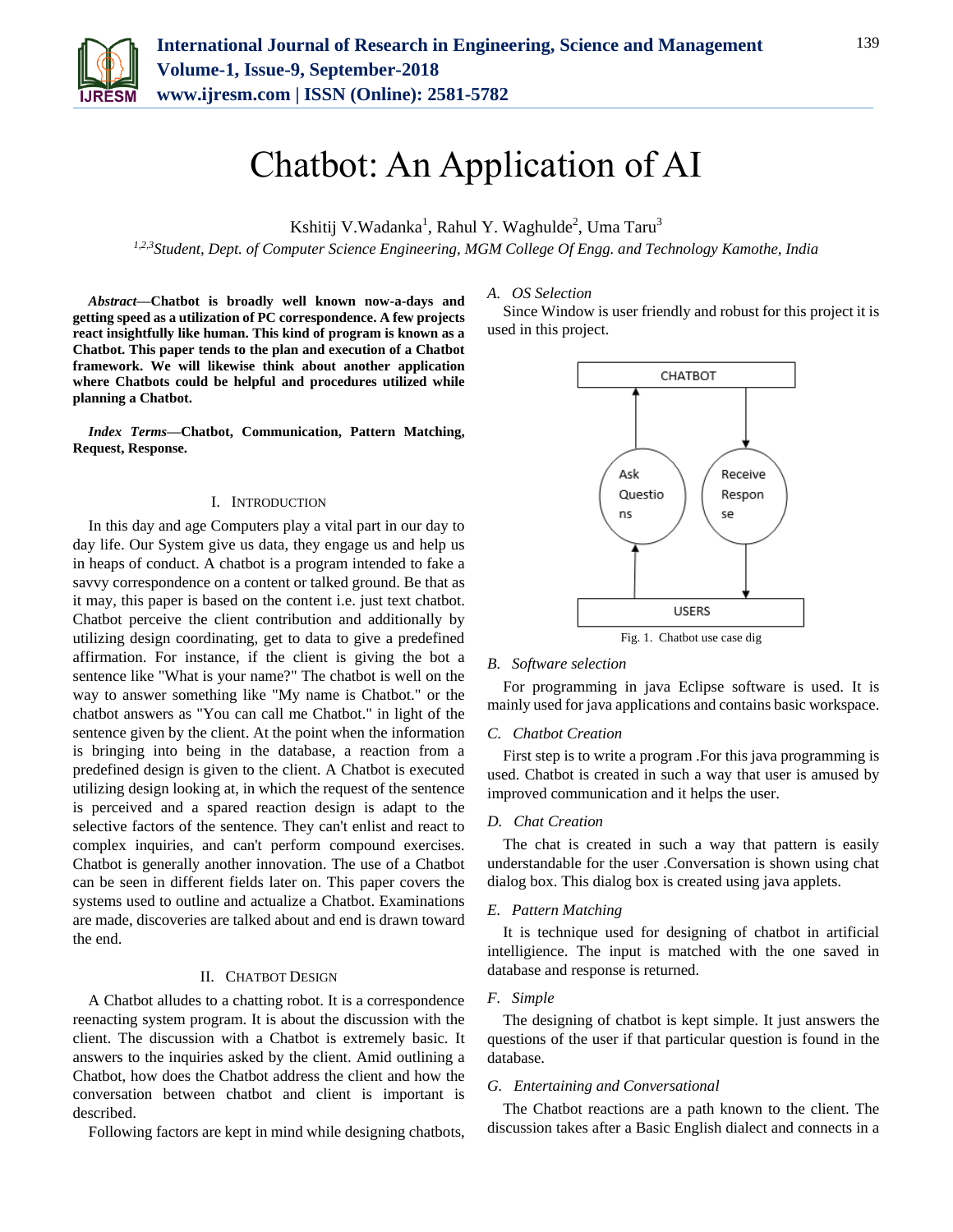

simple to peruse way. The discussion between the client what's more, the Bot is engaging. It resembles conversing with other individual.

# III. IMPLEMENTATION PROCESS

Chatbot is a PC application which utilizes fake insight to impersonate human discussion. It helps the client by noting the inquiries asked by them. The program is executed utilizing Java programming language. Java applets are utilized. Applets are utilized on the grounds that it is anything but difficult to make the exchange box required for the discussion between the client and the bot. Definite execution is given underneath.

# *A. Design Techniques and Approaches*

# *1) Creating the dialog box*

Every package required for making the dialog box are imported. The measure of the dialog box and content zone inside the dialog box is given. Vertical scrollbar is utilized so that the screen is looked as the discussion goes on. Flat scrollbar is never utilized in light of the fact that the measure of the dialog box is settled.

# *2) Creating the dialog box*

Two dimensional string arrays are used to create a database. Rows in the exhibit are utilized for ask for and reaction ie request and response. All the even rows contain the demand or inquiries and all the odd rows contain the reaction or answers. Columns in the exhibit save diverse kinds of questions that could asked by the client and reactions that a Chatbot can reply. There is one row in array which contains default reactions which is utilized when the coordinating question isn't found in the array.

# *B. Modules Description*

The portrayal of the modules utilized in the usage is given underneath [6].

#### *1) Chatbot ()*

In this function, every one of the factors utilized for making the dialog box are included. Default close activity is set to EXIT\_ON\_CLOSE so the exchange box closes on exit. Required background color is set utilizing inbuilt set background () function.

### *2) Random ()*

The contribution from the client is taken utilizing get Text () function. All the punctuations marks in the clients input are expelled utilizing trim () work. The capitalized letters are changed over to lowercase. A variable called reaction is utilized to hold a byte esteem and it is set to 0. While reaction is 0, the counterpart for the input is found in the database and it is returned as a reaction which is shown in the content zone. In the event that the reaction is 1, at that point the counterpart for the information isn't found in the database. In this case, a default reaction is returned. Random () function is used to pick the reaction spared in the database.

# *3) Random ()*

Every one of the writings or strings utilized in information

and yield are added to the content territory in the dialog box. *4) InArray()*

It is used as a pattern matching function. Variable match hold a Boolean value and is set to false. If the match for the users input found in the database, true is returned else false is returned as a response. The value is returned to key Pressed () function and the result is displayed in the dialog box.

## IV. COMPARISON

This Chatbot is extremely basic and easy to understand. It isn't exceptionally entangled like different Chatbots. The working of the Chatbot is straightforward and can be effectively comprehended by any individual. In different Chatbots, the working is extremely confused. Numerous classes are utilized which is hard to get it. In this program, just a single class is utilized to make it straightforward and acquire the normal yield. This Chatbot utilizes basic example coordinating to speak to the info and yield though other Chatbots utilizes input rules, watchword examples and yield rules to produce a reaction. On the off chance that the information isn't found in the database, a default reaction is produced. The info and yield can be redone as indicated by the client. In light of the engineer or the client, the required solicitations and reactions can be put away in the database. Since possess database can be made, it enables the client to see how the reaction is created. This Chatbot can be utilized for the diversion reason. At whatever point a man is exhausted, he can talk with the bot for excitement. It can likewise be utilized to give data by adjusting the program as required by the client.

#### V. FUTURE SCOPE

Chatbots are likewise alluded to as virtual assistants. It is a simple type of man-made brainpower programming that can copy human discussion. The Chatbots can be dissected also, made strides. It very well may be utilized in different fields, for example, instruction, business, web based visiting and so on. It tends to be utilized in the field of training as a learning device. The data important for training can be put away in the information base and can be recovered whenever by questioning the bot. In business field, it can be utilized to give business arrangements in a proficient way. At the point when the arrangements are proficient, the business can be enhanced and the development of the association will be expanded. This Chatbot can be utilized in internet visiting for amusement reason. Individuals can visit with these bots on the web when they are exhausted with the end goal of amusement. These bots can likewise be utilized to learn various types of dialect. The dialect that needs to learnt can be put away in the database and can be learnt by making inquiries to the bot. They can likewise be utilized in the field of medicinal to take care of wellbeing related issues. Chatbots will detonate and can be extremely commanding in future. Chatbots can give another and adaptable path for clients. They are giving AI something better to do. Chatbots results in savvy discussion and is progressing at a